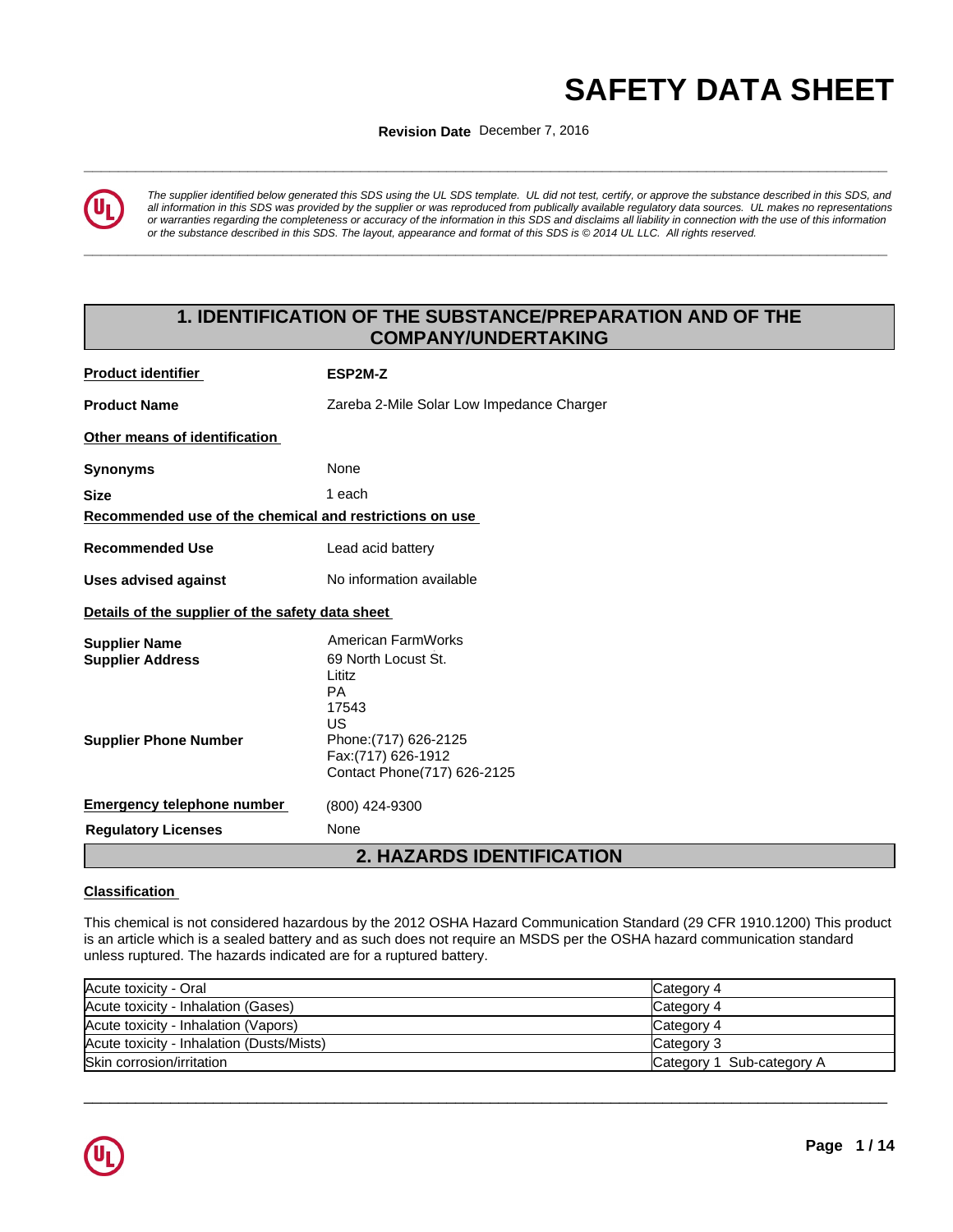| Serious eye damage/eye irritation                  | Category           |
|----------------------------------------------------|--------------------|
| Carcinogenicity                                    | <b>Category 1A</b> |
| Reproductive toxicity                              | Category 1A        |
| Specific target organ toxicity (repeated exposure) | Category 2         |

 $\overline{\phantom{a}}$  ,  $\overline{\phantom{a}}$  ,  $\overline{\phantom{a}}$  ,  $\overline{\phantom{a}}$  ,  $\overline{\phantom{a}}$  ,  $\overline{\phantom{a}}$  ,  $\overline{\phantom{a}}$  ,  $\overline{\phantom{a}}$  ,  $\overline{\phantom{a}}$  ,  $\overline{\phantom{a}}$  ,  $\overline{\phantom{a}}$  ,  $\overline{\phantom{a}}$  ,  $\overline{\phantom{a}}$  ,  $\overline{\phantom{a}}$  ,  $\overline{\phantom{a}}$  ,  $\overline{\phantom{a}}$ 

# **GHS Label elements, including precautionary statements**

|                                          | <b>Emergency Overview</b>                                                                                                                                                                                                                                                                  |                   |
|------------------------------------------|--------------------------------------------------------------------------------------------------------------------------------------------------------------------------------------------------------------------------------------------------------------------------------------------|-------------------|
| Signal word                              | Danger                                                                                                                                                                                                                                                                                     |                   |
| <b>Hazard Statements</b>                 |                                                                                                                                                                                                                                                                                            |                   |
| Harmful if swallowed                     |                                                                                                                                                                                                                                                                                            |                   |
| Toxic if inhaled                         |                                                                                                                                                                                                                                                                                            |                   |
| Causes severe skin burns and eye damage  |                                                                                                                                                                                                                                                                                            |                   |
| May cause cancer                         |                                                                                                                                                                                                                                                                                            |                   |
| May damage fertility or the unborn child |                                                                                                                                                                                                                                                                                            |                   |
|                                          | May cause damage to organs through prolonged or repeated exposure                                                                                                                                                                                                                          |                   |
|                                          | This product is an article which contains a chemical substance. Safety information is given for exposure to the article as sold.<br>Intended use of the product should not result in exposure to the chemical substance This is a battery. In case of rupture: the<br>above hazards exist. |                   |
| <b>Appearance Black</b>                  | <b>Physical State Solid</b>                                                                                                                                                                                                                                                                | <b>Odor Nonel</b> |

#### **Precautionary Statements - Prevention**

Obtain special instructions before use Do not handle until all safety precautions have been read and understood Use personal protective equipment as required Wash face, hands and any exposed skin thoroughly after handling Do not eat, drink or smoke when using this product Use only outdoors or in a well-ventilated area Do not breathe dust/fume/gas/mist/vapors/spray

### **Precautionary Statements - Response**

Specific treatment (see .? on this label) Immediately call a POISON CENTER or doctor/physician Specific treatment (see supplemental first aid instructions on this label)

#### **Eyes**

IF IN EYES: Rinse cautiously with water for several minutes. Remove contact lenses, if present and easy to do. Continue rinsing Immediately call a POISON CENTER or doctor/physician

 $\overline{\phantom{a}}$  ,  $\overline{\phantom{a}}$  ,  $\overline{\phantom{a}}$  ,  $\overline{\phantom{a}}$  ,  $\overline{\phantom{a}}$  ,  $\overline{\phantom{a}}$  ,  $\overline{\phantom{a}}$  ,  $\overline{\phantom{a}}$  ,  $\overline{\phantom{a}}$  ,  $\overline{\phantom{a}}$  ,  $\overline{\phantom{a}}$  ,  $\overline{\phantom{a}}$  ,  $\overline{\phantom{a}}$  ,  $\overline{\phantom{a}}$  ,  $\overline{\phantom{a}}$  ,  $\overline{\phantom{a}}$ 

#### **Skin**

IF ON SKIN (or hair): Remove/Take off immediately all contaminated clothing. Rinse skin with water/shower Wash contaminated clothing before reuse

### **Inhalation**

IF INHALED: Remove victim to fresh air and keep at rest in a position comfortable for breathing Call a POISON CENTER or doctor/physician if you feel unwell Immediately call a POISON CENTER or doctor/physician

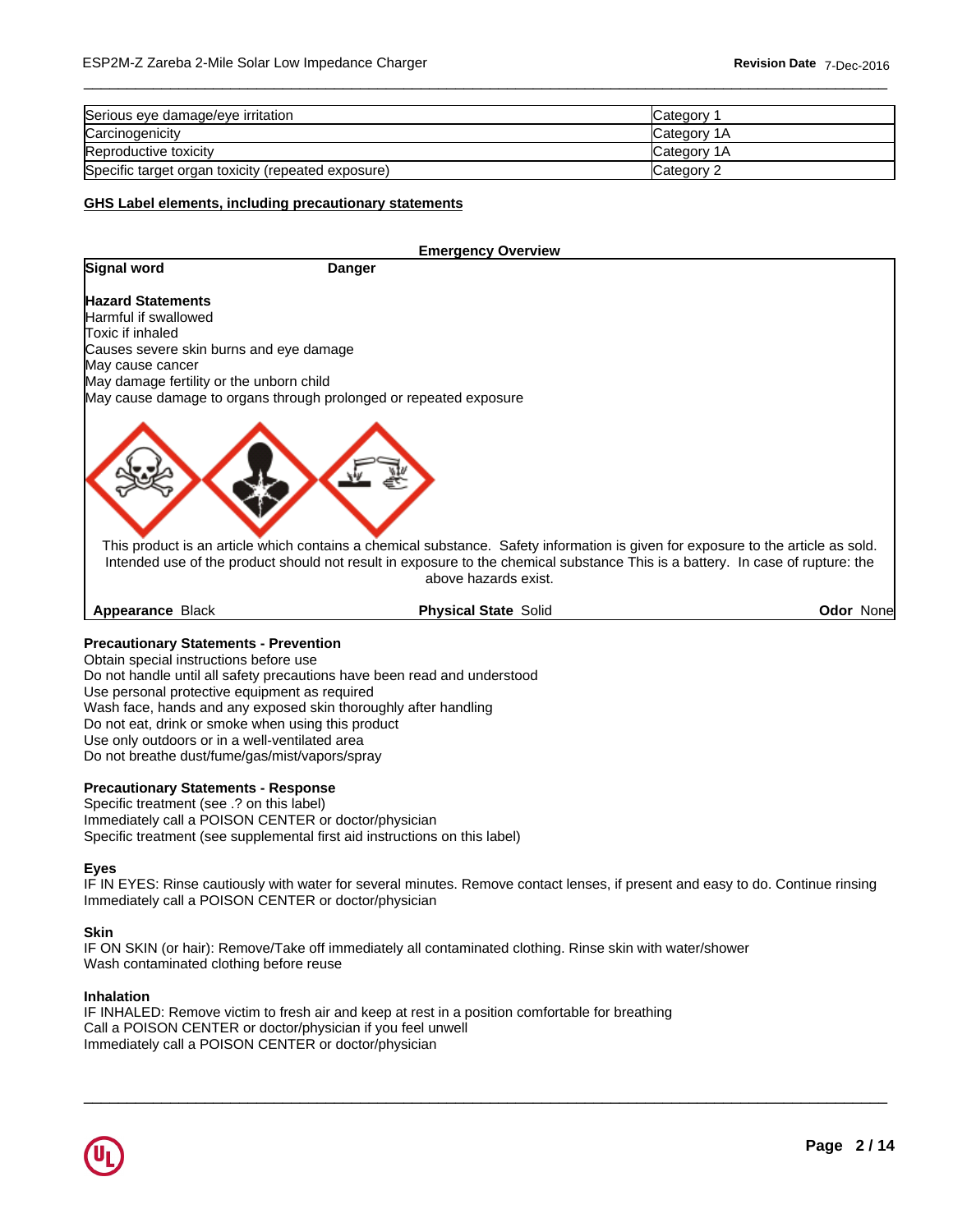# **Ingestion**

IF SWALLOWED: Call a POISON CENTER or doctor/physician if you feel unwell Rinse mouth Do NOT induce vomiting

# **Precautionary Statements - Storage**

Store locked up Store in a well-ventilated place. Keep container tightly closed

# **Precautionary Statements - Disposal**

Dispose of contents/container to an approved waste disposal plant

# **Hazards not otherwise classified (HNOC)**

Not applicable

# **Unknown Toxicity**

5.5% of the mixture consists of ingredient(s) of unknown toxicity

# **Other information**

.

Very toxic to aquatic life with long lasting effects

# **Interactions with Other Chemicals**

Use of alcoholic beverages may enhance toxic effects.

# **3. COMPOSITION/INFORMATION ON INGREDIENTS**

| <b>Chemical Name</b> | <b>CAS No</b> | Weight-%      | <b>Trade Secret</b> |
|----------------------|---------------|---------------|---------------------|
| lLead                | 7439-92-1     | 100<br>60     |                     |
| Sulfuric acid        | 7664-93-9     | $10 -$<br>-30 |                     |

\*The exact percentage (concentration) of composition has been withheld as a trade secret

# **4. FIRST AID MEASURES**

# **First aid measures**

| <b>General Advice</b> | First aid is upon rupture of sealed battery.                                                                                                                                                                                                                               |
|-----------------------|----------------------------------------------------------------------------------------------------------------------------------------------------------------------------------------------------------------------------------------------------------------------------|
| <b>Eye Contact</b>    | Rinse immediately with plenty of water, also under the eyelids, for at least 15<br>minutes. Keep eye wide open while rinsing. Do not rub affected area. Seek<br>immediate medical attention/advice. Remove contact lenses, if present and easy<br>to do. Continue rinsing. |
| <b>Skin Contact</b>   | Immediate medical attention is required. Wash off immediately with soap and<br>plenty of water while removing all contaminated clothes and shoes.                                                                                                                          |

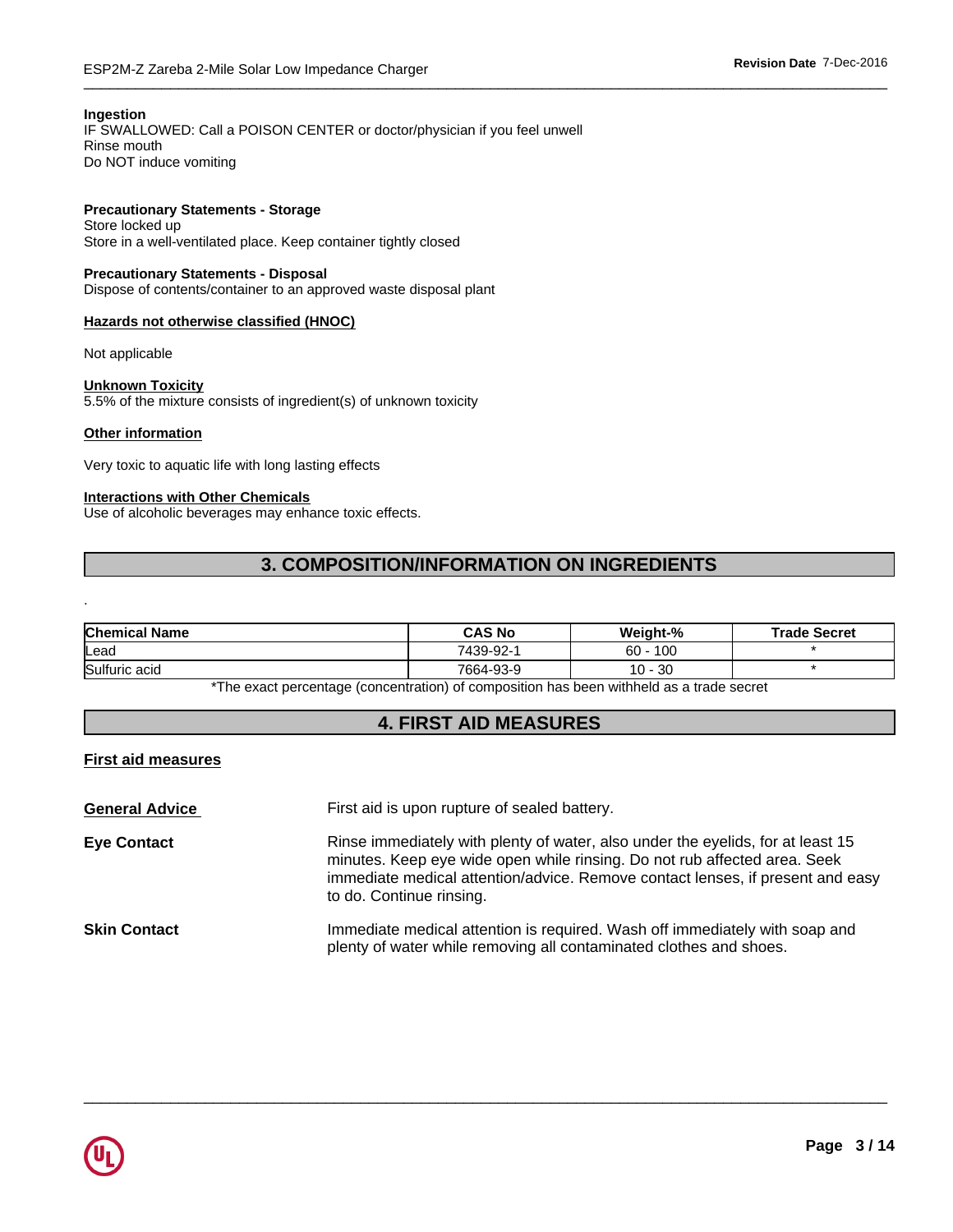| Inhalation                                                  | Remove to fresh air. If symptoms persist, call a physician. If breathing has<br>stopped, give artificial respiration. Get medical attention immediately. If not<br>breathing, give artificial respiration. Avoid direct contact with skin. Use barrier to<br>give mouth-to-mouth resuscitation. If breathing is difficult, (trained personnel<br>should) give oxygen. Delayed pulmonary edema may occur. Get medical attention<br>immediately if symptoms occur. Do not breathe dust. Do not use mouth-to-mouth<br>method if victim ingested or inhaled the substance; give artificial respiration with<br>the aid of a pocket mask equipped with a one-way valve or other proper<br>respiratory medical device. |
|-------------------------------------------------------------|------------------------------------------------------------------------------------------------------------------------------------------------------------------------------------------------------------------------------------------------------------------------------------------------------------------------------------------------------------------------------------------------------------------------------------------------------------------------------------------------------------------------------------------------------------------------------------------------------------------------------------------------------------------------------------------------------------------|
| Ingestion                                                   | Do NOT induce vomiting. Rinse mouth immediately and drink plenty of water.<br>Never give anything by mouth to an unconscious person. Call a physician or<br>poison control center immediately.                                                                                                                                                                                                                                                                                                                                                                                                                                                                                                                   |
| Self-protection of the first aider                          | Ensure that medical personnel are aware of the material(s) involved, take<br>precautions to protect themselves and prevent spread of contamination. Avoid<br>contact with skin, eyes or clothing. Use personal protective equipment as required.<br>Wear personal protective clothing (see section 8). Do not breathe dust. Do not use<br>mouth-to-mouth method if victim ingested or inhaled the substance; give artificial<br>respiration with the aid of a pocket mask equipped with a one-way valve or other<br>proper respiratory medical device.                                                                                                                                                           |
| Most important symptoms and effects, both acute and delayed |                                                                                                                                                                                                                                                                                                                                                                                                                                                                                                                                                                                                                                                                                                                  |
|                                                             | Most Important Symptoms and Burning sensation. Coughing and/ or wheezing. Difficulty in breathing. Lead                                                                                                                                                                                                                                                                                                                                                                                                                                                                                                                                                                                                          |

 $\overline{\phantom{a}}$  ,  $\overline{\phantom{a}}$  ,  $\overline{\phantom{a}}$  ,  $\overline{\phantom{a}}$  ,  $\overline{\phantom{a}}$  ,  $\overline{\phantom{a}}$  ,  $\overline{\phantom{a}}$  ,  $\overline{\phantom{a}}$  ,  $\overline{\phantom{a}}$  ,  $\overline{\phantom{a}}$  ,  $\overline{\phantom{a}}$  ,  $\overline{\phantom{a}}$  ,  $\overline{\phantom{a}}$  ,  $\overline{\phantom{a}}$  ,  $\overline{\phantom{a}}$  ,  $\overline{\phantom{a}}$ 

**Effects** poisoning is characterized by a metallic taste in the mouth, loss of appetite indigestion, nausea, vomiting, constipation, sleep disturbances and overall weakness. Severe exposures can lead to shock, circulatory collapse, and death.

# **Indication of any immediate medical attention and special treatment needed**

**Notes to Physician** Treat symptomatically. Product is a corrosive material. Use of gastric lavage or emesis is contraindicated. Possible perforation of stomach or esophagus should be investigated. Do not give chemical antidotes. Asphyxia from glottal edema may occur. Marked decrease in blood pressure may occur with moist rales, frothy sputum, and high pulse pressure.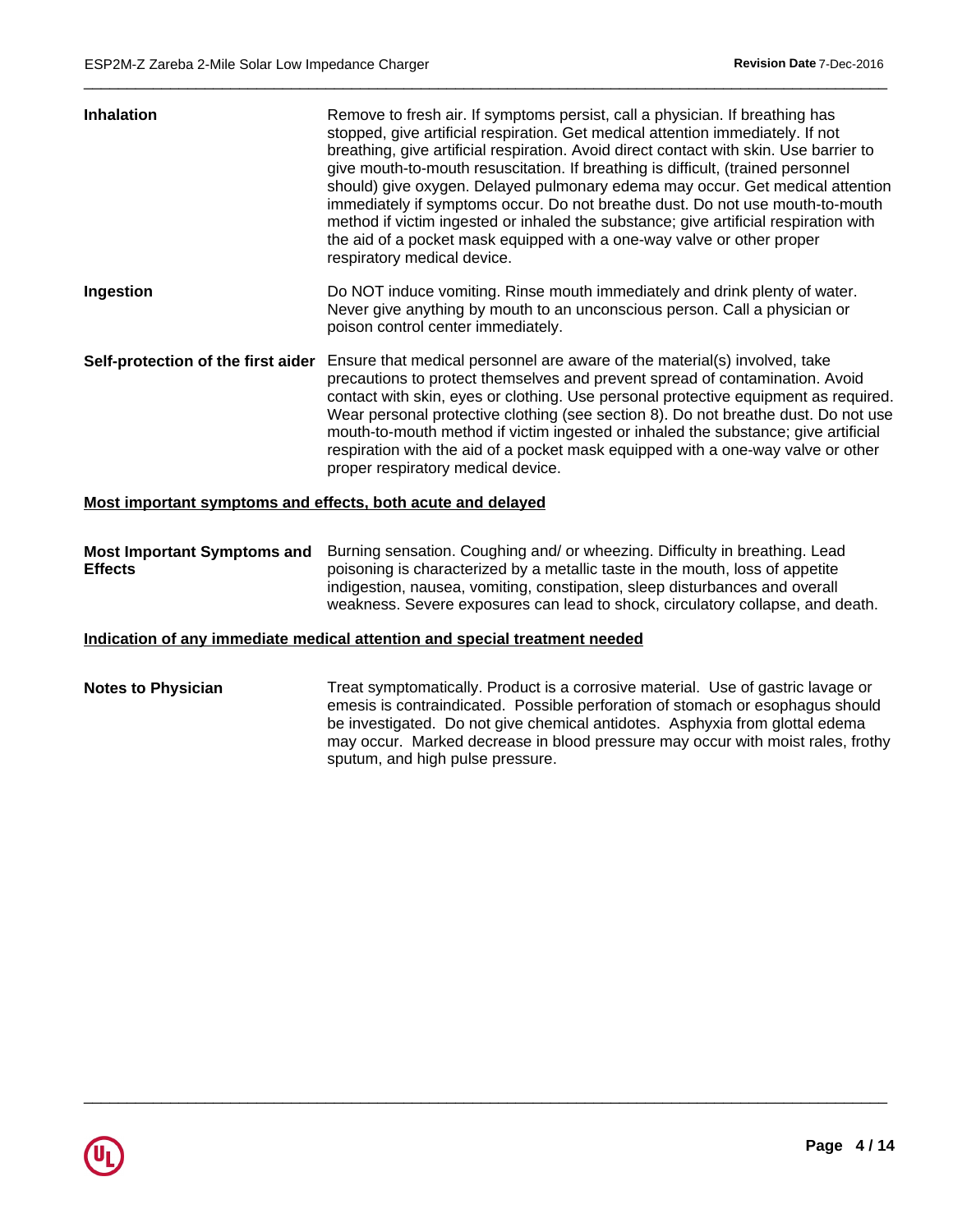# **5. FIRE-FIGHTING MEASURES**

# **Suitable Extinguishing Media**

Use extinguishing measures that are appropriate to local circumstances and the surrounding environment.

#### **Unsuitable Extinguishing Media**

CAUTION: Use of water spray when fighting fire may be inefficient.

### **Specific Hazards Arising from the Chemical**

The product causes burns of eyes, skin and mucous membranes. Thermal decomposition can lead to release of irritating gases and vapors.

**Uniform Fire Code** Corrosive: Acid-Liquid

**Hazardous Combustion Products** Carbon oxides.

**Explosion Data Sensitivity to Mechanical Impact** No.

#### **Sensitivity to Static Discharge No.**

# **Protective equipment and precautions for firefighters**

As in any fire, wear self-contained breathing apparatus pressure-demand, MSHA/NIOSH (approved or equivalent) and full protective gear.

# **6. ACCIDENTAL RELEASE MEASURES**

#### **Personal precautions, protective equipment and emergency procedures**

| <b>Personal Precautions</b>                          | Attention! Corrosive material. Avoid contact with skin, eyes or clothing. Ensure adequate<br>ventilation. Use personal protective equipment as required. Evacuate personnel to safe<br>areas. Keep people away from and upwind of spill/leak.    |
|------------------------------------------------------|--------------------------------------------------------------------------------------------------------------------------------------------------------------------------------------------------------------------------------------------------|
|                                                      |                                                                                                                                                                                                                                                  |
| <b>Other Information</b>                             | Refer to protective measures listed in Sections 7 and 8.                                                                                                                                                                                         |
| <b>Environmental Precautions</b>                     |                                                                                                                                                                                                                                                  |
| <b>Environmental Precautions</b>                     | Refer to protective measures listed in Sections 7 and 8. Prevent further leakage or spillage<br>if safe to do so. Should not be released into the environment. Do not allow to enter into<br>soil/subsoil. Prevent product from entering drains. |
| Methods and material for containment and cleaning up |                                                                                                                                                                                                                                                  |
| <b>Methods for Containment</b>                       | Prevent further leakage or spillage if safe to do so.                                                                                                                                                                                            |
| Methods for cleaning up                              | Pick up and transfer to properly labeled containers.                                                                                                                                                                                             |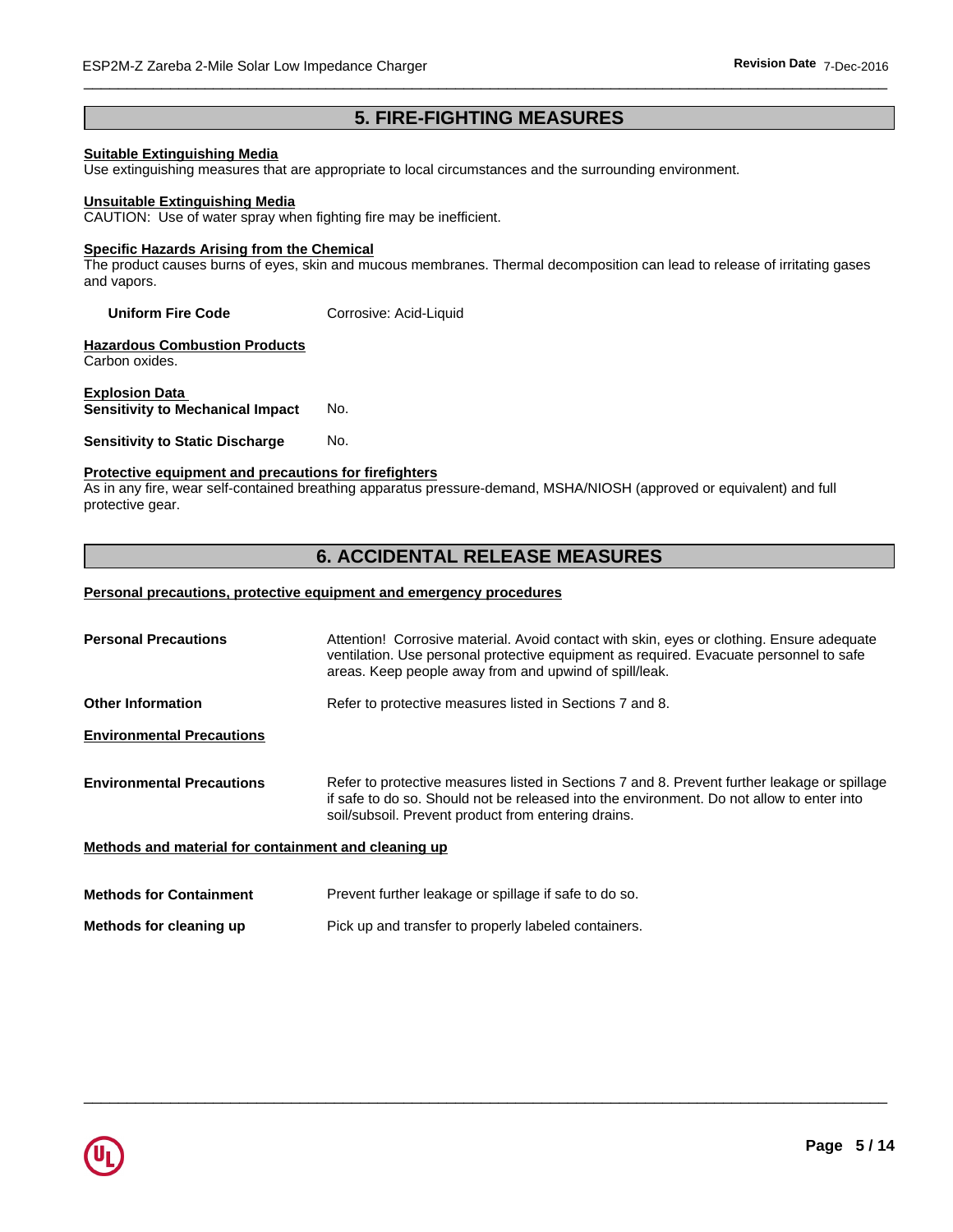# **7. HANDLING AND STORAGE**

# **Precautions for safe handling**

Handling **In case of rupture: Handle in accordance with good industrial hygiene and safety practice.** Avoid contact with skin, eyes or clothing. In case of insufficient ventilation, wear suitable respiratory equipment. Use only with adequate ventilation and in closed systems. Do not eat, drink or smoke when using this product. Take off contaminated clothing and wash before reuse. Do not breathe dust. Avoid generation of dust.

### **Conditions for safe storage, including any incompatibilities**

**Storage Storage Keep containers tightly closed in a dry, cool and well-ventilated place. Protect from** moisture. Store locked up. Keep out of the reach of children. Store away from other materials.

**Incompatible Products Acids. Bases. Oxidizing agent.** 

# **8. EXPOSURE CONTROLS/PERSONAL PROTECTION**

# **Control parameters**

# **Exposure Guidelines**

| <b>Chemical Name</b> | <b>ACGIH TLV</b>                    | <b>OSHA PEL</b>                                               | <b>NIOSH IDLH</b>            |
|----------------------|-------------------------------------|---------------------------------------------------------------|------------------------------|
| Lead                 | TWA: $0.05$ mg/m <sup>3</sup>       | TWA: 50 $\mu$ g/m <sup>3</sup> TWA: 50 $\mu$ g/m <sup>3</sup> | IDLH: $100 \text{ mg/m}^3$   |
| 7439-92-1            |                                     |                                                               | TWA: 0.050 mg/m <sup>3</sup> |
|                      |                                     | Action Level: 30 µg/m <sup>3</sup><br>Poison,                 |                              |
|                      |                                     | See 29 CFR 1910.1025 Action                                   |                              |
|                      |                                     | Level: 30 µg/m <sup>3</sup> Pb Poison, See                    |                              |
|                      |                                     | 29 CFR 1910.1025                                              |                              |
| Sulfuric acid        | $ TWA: 0.2 mg/m3$ thoracic fraction | TWA: 1 mg/m <sup>3</sup>                                      | IDLH: $15 \text{ mg/m}^3$    |
| 7664-93-9            |                                     | (vacated) TWA: $1 \text{ mg/m}^3$                             | TWA: 1 $mq/m3$               |
|                      |                                     |                                                               |                              |

*ACGIH TLV: American Conference of Governmental Industrial Hygienists - Threshold Limit Value OSHA PEL: Occupational Safety and Health Administration - Permissible Exposure Limits NIOSH IDLH Immediately Dangerous to Life or Health*

**Other Exposure Guidelines** Vacated limits revoked by the Court of Appeals decision in AFL-CIO v. OSHA, 965 F.2d 962 (11th Cir., 1992) See section 15 for national exposure control parameters

# **Appropriate engineering controls**

**Engineering Measures** Showers

Eyewash stations Ventilation systems

# **Individual protection measures, such as personal protective equipment**

| <b>Eye/Face Protection</b>      | Face protection shield.                                                                                                                                                     |
|---------------------------------|-----------------------------------------------------------------------------------------------------------------------------------------------------------------------------|
| <b>Skin and Body Protection</b> | Wear protective gloves and protective clothing. Long sleeved clothing. Chemical resistant<br>apron. Impervious gloves.                                                      |
| <b>Respiratory Protection</b>   | No protective equipment is needed under normal use conditions. If exposure limits are<br>exceeded or irritation is experienced, ventilation and evacuation may be required. |

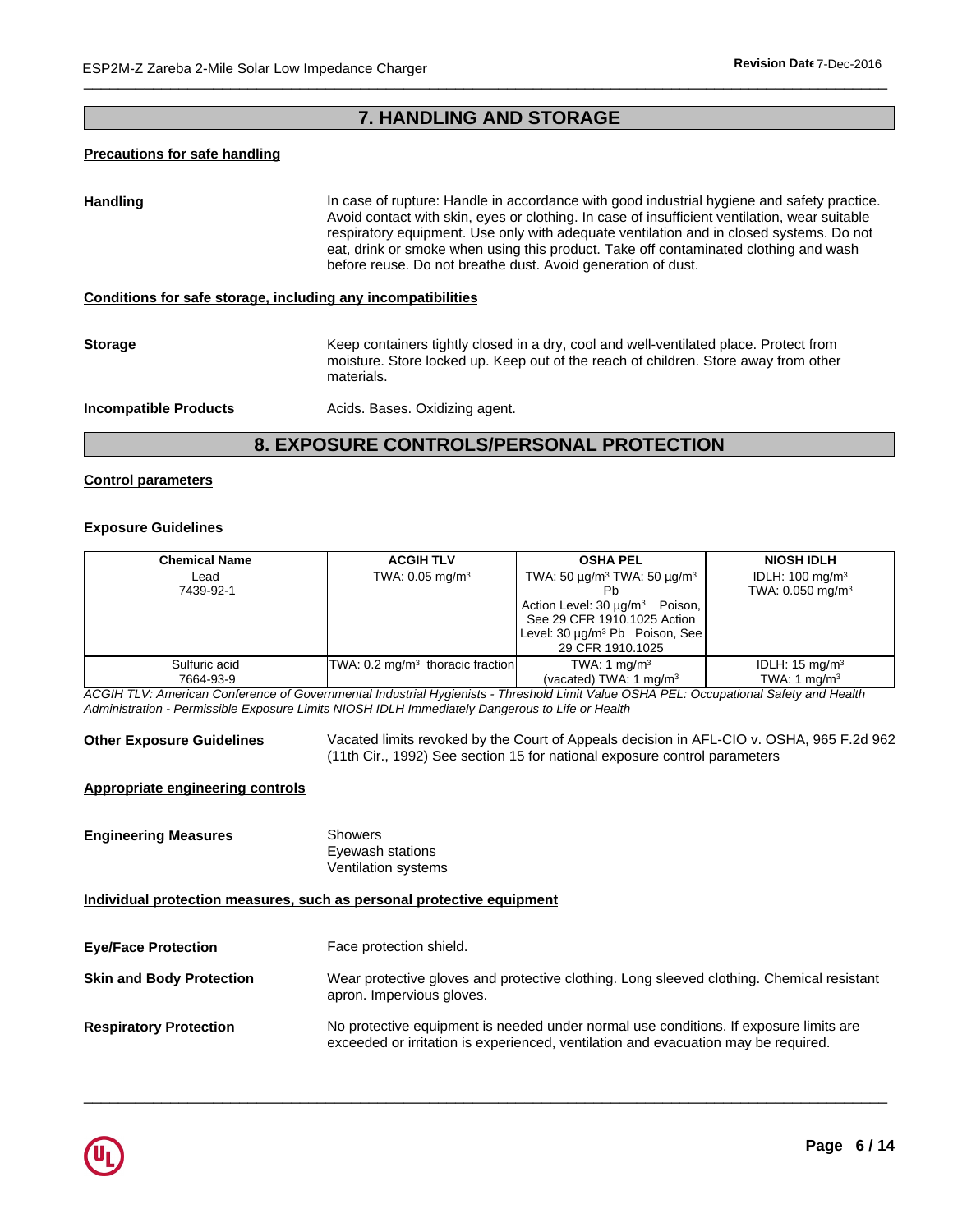**Hygiene Measures** Handle in accordance with good industrial hygiene and safety practice. Do not eat, drink or smoke when using this product. Take off contaminated clothing and wash before reuse. Avoid contact with skin, eyes or clothing. Wear suitable gloves and eye/face protection. Contaminated work clothing should not be allowed out of the workplace. Regular cleaning of equipment, work area and clothing is recommended. Wash hands before breaks and immediately after handling the product. For environmental protection, remove and wash all contaminated protective equipment before re-use. Do not breathe dust.

# **9. PHYSICAL AND CHEMICAL PROPERTIES**

# **Physical and Chemical Properties**

**Particle Size Distribution**

| <b>Physical State</b>                                   | Solid                    |                        |                          |
|---------------------------------------------------------|--------------------------|------------------------|--------------------------|
| Appearance                                              | <b>Black</b>             | Odor                   | None                     |
| Color                                                   | No information available | <b>Odor Threshold</b>  | No information available |
| <b>Property</b>                                         | <b>Values</b>            | <b>Remarks/ Method</b> |                          |
| рH                                                      | No data available        | None known             |                          |
| Melting / freezing point                                | No data available        | None known             |                          |
| Boiling point / boiling range                           | No data available        | None known             |                          |
| <b>Flash Point</b>                                      | No data available        | None known             |                          |
| <b>Evaporation Rate</b>                                 | No data available        | None known             |                          |
| Flammability (solid, gas)                               | No data available        | None known             |                          |
| <b>Flammability Limit in Air</b>                        |                          |                        |                          |
| <b>Upper flammability limit</b>                         | No data available        |                        |                          |
| Lower flammability limit                                | No data available        |                        |                          |
| Vapor pressure                                          | No data available        | None known             |                          |
| <b>Vapor density</b>                                    | No data available        | None known             |                          |
| <b>Specific Gravity</b>                                 | No data available        | None known             |                          |
| <b>Water Solubility</b>                                 | Immiscible in water      | None known             |                          |
| Solubility in other solvents                            | No data available        | None known             |                          |
| Partition coefficient: n-octanol/waterNo data available |                          | None known             |                          |
| <b>Autoignition temperature</b>                         | No data available        | None known             |                          |
| <b>Decomposition temperature</b>                        | No data available        | None known             |                          |
| <b>Kinematic viscosity</b>                              | No data available        | None known             |                          |
| <b>Dynamic viscosity</b>                                | No data available        | None known             |                          |
| <b>Explosive properties</b>                             | No data available        |                        |                          |
| <b>Oxidizing Properties</b>                             | No data available        |                        |                          |
| <b>Other Information</b>                                |                          |                        |                          |
| <b>Softening Point</b>                                  | No data available        |                        |                          |
| <b>VOC Content (%)</b>                                  | No data available        |                        |                          |
| <b>Particle Size</b>                                    | No data available        |                        |                          |

#### **Remarks/ Method**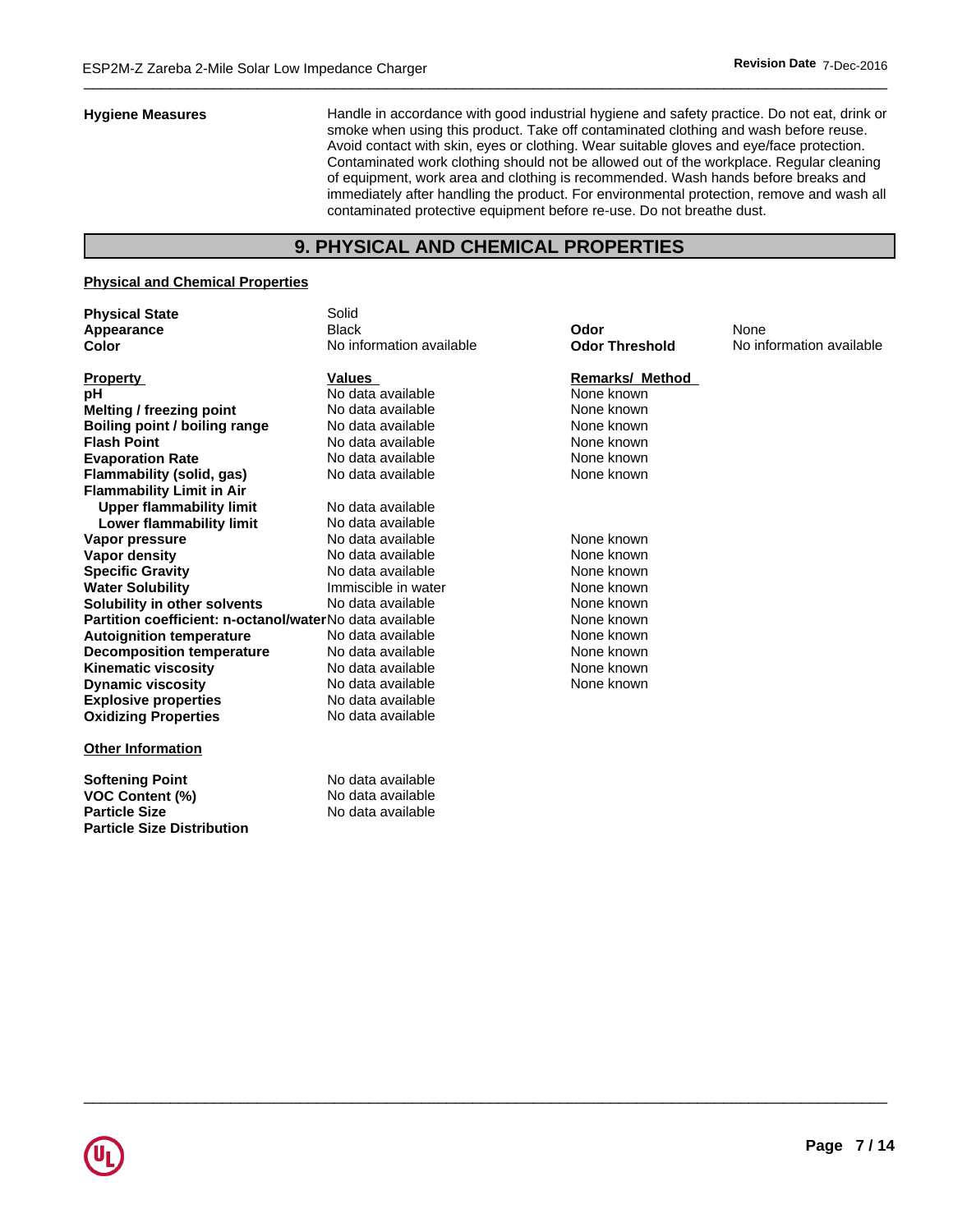# **10. STABILITY AND REACTIVITY**

 $\overline{\phantom{a}}$  ,  $\overline{\phantom{a}}$  ,  $\overline{\phantom{a}}$  ,  $\overline{\phantom{a}}$  ,  $\overline{\phantom{a}}$  ,  $\overline{\phantom{a}}$  ,  $\overline{\phantom{a}}$  ,  $\overline{\phantom{a}}$  ,  $\overline{\phantom{a}}$  ,  $\overline{\phantom{a}}$  ,  $\overline{\phantom{a}}$  ,  $\overline{\phantom{a}}$  ,  $\overline{\phantom{a}}$  ,  $\overline{\phantom{a}}$  ,  $\overline{\phantom{a}}$  ,  $\overline{\phantom{a}}$ 

# **Reactivity**

No data available.

# **Chemical stability**

Stable under recommended storage conditions.

### **Possibility of Hazardous Reactions**

None under normal processing.

# **Hazardous Polymerization**

Hazardous polymerization does not occur.

# **Conditions to avoid**

Exposure to air or moisture over prolonged periods. Excessive heat.

# **Incompatible materials**

Acids. Bases. Oxidizing agent.

# **Hazardous Decomposition Products**

Carbon oxides.

# **11. TOXICOLOGICAL INFORMATION**

# **Information on likely routes of exposure**

| Product does not present an acute toxicity hazard based on known or supplied information.<br>In case of rupture:.                                                                                                                                                                                                                                                                                                                                                                                                                                                                                                                                                                                               |
|-----------------------------------------------------------------------------------------------------------------------------------------------------------------------------------------------------------------------------------------------------------------------------------------------------------------------------------------------------------------------------------------------------------------------------------------------------------------------------------------------------------------------------------------------------------------------------------------------------------------------------------------------------------------------------------------------------------------|
| Specific test data for the substance or mixture is not available. Corrosive by inhalation.<br>(based on components). Inhalation of corrosive fumes/gases may cause coughing, choking,<br>headache, dizziness, and weakness for several hours. Pulmonary edema may occur with<br>tightness in the chest, shortness of breath, bluish skin, decreased blood pressure, and<br>increased heart rate. Inhaled corrosive substances can lead to a toxic edema of the lungs.<br>Pulmonary edema can be fatal. May cause irritation of respiratory tract. Toxic by inhalation.                                                                                                                                          |
| Specific test data for the substance or mixture is not available. Causes burns. (based on<br>components). Corrosive to the eyes and may cause severe damage including blindness.<br>Causes serious eye damage. May cause irreversible damage to eyes.                                                                                                                                                                                                                                                                                                                                                                                                                                                           |
| Specific test data for the substance or mixture is not available. Corrosive. (based on<br>components). Causes burns.                                                                                                                                                                                                                                                                                                                                                                                                                                                                                                                                                                                            |
| Specific test data for the substance or mixture is not available. Causes burns. (based on<br>components). Ingestion causes burns of the upper digestive and respiratory tracts. May<br>cause severe burning pain in the mouth and stomach with vomiting and diarrhea of dark<br>blood. Blood pressure may decrease. Brownish or yellowish stains may be seen around the<br>mouth. Swelling of the throat may cause shortness of breath and choking. May cause lung<br>damage if swallowed. May be fatal if swallowed and enters airways. Ingestion may cause<br>irritation to mucous membranes. Ingestion may cause gastrointestinal irritation, nausea,<br>vomiting and diarrhea. May be harmful if swallowed. |
|                                                                                                                                                                                                                                                                                                                                                                                                                                                                                                                                                                                                                                                                                                                 |

#### **Component Information**

|--|

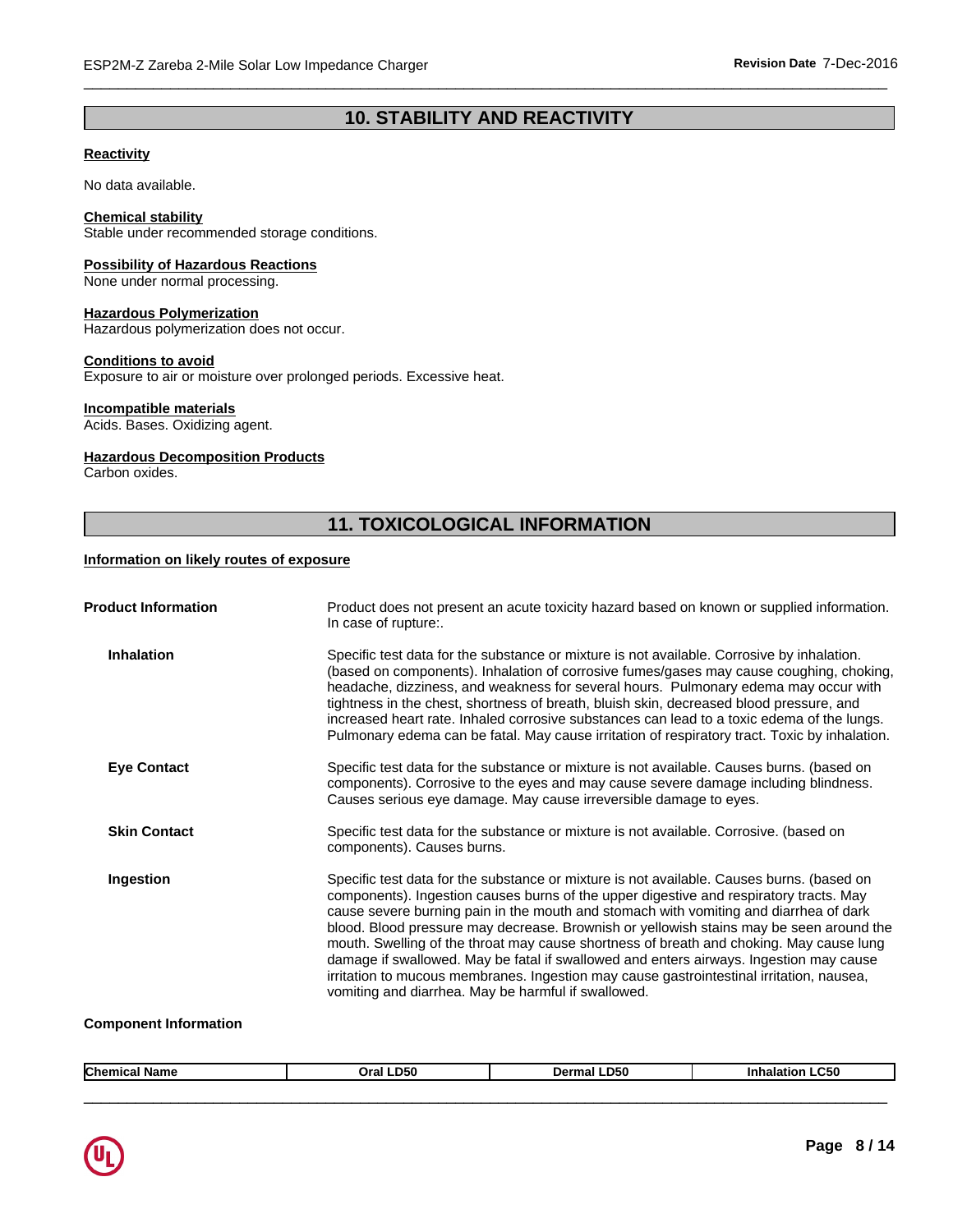| Sulfuric acid<br>. | Rat<br>ma/ko<br>. . | $\sim$<br>Rat<br>ma/m <sup>3</sup><br>_<br>$= 0.00$<br>. . |
|--------------------|---------------------|------------------------------------------------------------|
| 7664-93-9          |                     |                                                            |

 $\overline{\phantom{a}}$  ,  $\overline{\phantom{a}}$  ,  $\overline{\phantom{a}}$  ,  $\overline{\phantom{a}}$  ,  $\overline{\phantom{a}}$  ,  $\overline{\phantom{a}}$  ,  $\overline{\phantom{a}}$  ,  $\overline{\phantom{a}}$  ,  $\overline{\phantom{a}}$  ,  $\overline{\phantom{a}}$  ,  $\overline{\phantom{a}}$  ,  $\overline{\phantom{a}}$  ,  $\overline{\phantom{a}}$  ,  $\overline{\phantom{a}}$  ,  $\overline{\phantom{a}}$  ,  $\overline{\phantom{a}}$ 

### **Information on toxicological effects**

| <b>Symptoms</b> | Erythema (skin redness). Burning. May cause blindness. Coughing and/ or wheezing.<br>Difficulty in breathing. |
|-----------------|---------------------------------------------------------------------------------------------------------------|
|-----------------|---------------------------------------------------------------------------------------------------------------|

# **Delayed and immediate effects as well as chronic effects from short and long-term exposure**

| Sensitization            | No information available. |
|--------------------------|---------------------------|
| <b>Mutagenic Effects</b> | No information available. |
|                          |                           |

**Carcinogenicity** The table below indicates whether each agency has listed any ingredient as a carcinogen.

| <b>Chemical Name</b> | <b>ACGIH</b>                                                      | <b>IARC</b> | <b>NTP</b>             | <b>OSHA</b> |
|----------------------|-------------------------------------------------------------------|-------------|------------------------|-------------|
| Lead<br>7439-92-1    | A3                                                                | Group 2A    | Reasonably Anticipated |             |
|                      |                                                                   |             |                        |             |
| Sulfuric acid        | ⊣∠                                                                | Group 1     | Known                  |             |
| 7664-93-9            |                                                                   |             |                        |             |
|                      | ACGIH (American Conference of Governmental Industrial Hygienists) |             |                        |             |

*A2 - Suspected Human Carcinogen A3 - Animal Carcinogen IARC (International Agency for Research on Cancer) Group 1 - Carcinogenic to Humans Group 2A - Probably Carcinogenic to Humans Group 3 - Not Classifiable as to Carcinogenicity in Humans NTP (National Toxicology Program) Known - Known Carcinogen Reasonably Anticipated - Reasonably Anticipated to be a Human Carcinogen OSHA (Occupational Safety and Health Administration of the US Department of Labor) X - Present*

**Reproductive Toxicity** Product is or contains a chemical which is a known or suspected reproductive hazard. Contains a known or suspected reproductive toxin.

| <b>Developmental Toxicity</b> | Contains ingredients that have suspected developmental hazards. |
|-------------------------------|-----------------------------------------------------------------|
| <b>STOT - single exposure</b> | No information available.                                       |

**STOT - repeated exposure** Causes damage to organs through prolonged or repeated exposure. Based on classification criteria from the 2012 OSHA Hazard Communication Standard (29 CFR 1910.1200), this product has been determined to cause systemic target organ toxicity from chronic or repeated exposure. (STOT RE).

**Chronic Toxicity** Chronic exposure to corrosive fumes/gases may cause erosion of the teeth followed by jaw necrosis. Bronchial irritation with chronic cough and frequent attacks of pneumonia are common. Gastrointestinal disturbances may also be seen. Effects from this product caused by acute exposure may cause permanent damage to target organs and/or may cause chronic conditions. Contains a known or suspected carcinogen. Contains a known or suspected reproductive toxin. Possible risk of irreversible effects. Avoid repeated exposure. Prolonged exposure may cause chronic effects. May cause adverse effects on the bone marrow and blood-forming system. Lead compounds may be absorbed by ingestion, by inhalation and through the skin. Lead may damage kidney function, the blood forming system and the reproductive system.

# **Target Organ Effects** Respiratory system. Eyes. Skin. Gastrointestinal tract (GI). Systemic Toxicity. Reproductive System. Blood. Central Nervous System (CNS). Gingival Tissue. Kidney. Teeth. Cardiovascular system. Hematopoietic system. Immune system. May damage the unborn child.

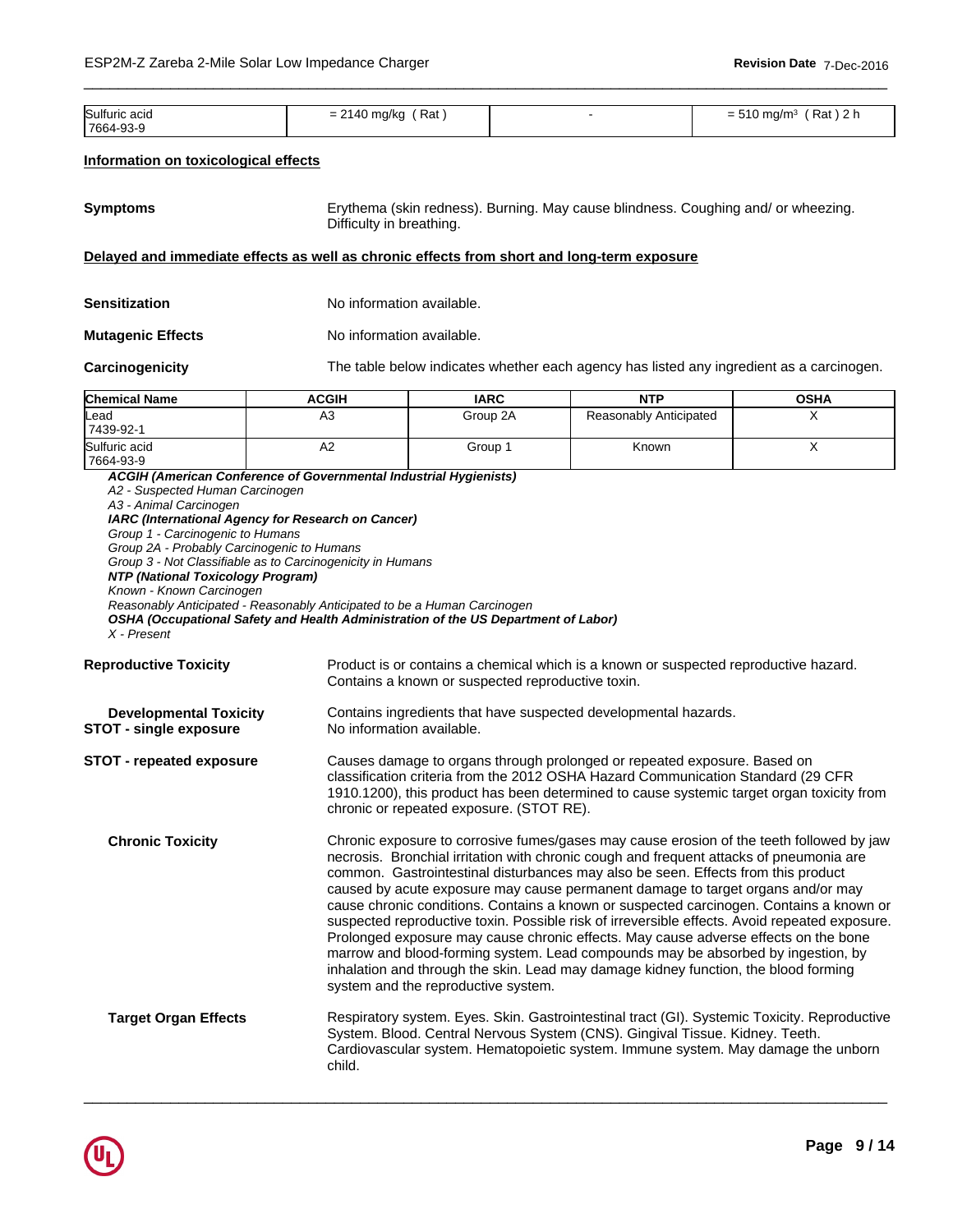**Aspiration Hazard** No information available.

# **Numerical measures of toxicity Product Information**

#### **The following values are calculated based on chapter 3.1 of the GHS document**

**ATEmix (oral)** 628.00 mg/kg **ATEmix (inhalation-gas)** 6,000.00 ppm (4 hr) **ATEmix (inhalation-dust/mist)** 0.78 mg/l **ATEmix (inhalation-vapor)** 15.00 ATEmix

# **12. ECOLOGICAL INFORMATION**

This product contains a chemical which is listed as a severe marine pollutant according to DOT

### **Ecotoxicity**

Very toxic to aquatic life with long lasting effects.

| <b>Chemical Name</b>       | <b>Toxicity to Algae</b> | <b>Toxicity to Fish</b>                                                                                                                                      | <b>Toxicity to</b><br><b>Microorganisms</b> | Daphnia Magna (Water<br>Flea) |
|----------------------------|--------------------------|--------------------------------------------------------------------------------------------------------------------------------------------------------------|---------------------------------------------|-------------------------------|
| Lead<br>7439-92-1          |                          | 96h LC50: = $0.44 \text{ mg/L}$<br>(Cyprinus carpio) 96h LC50:<br>$= 1.17$ mg/L (Oncorhynchus<br>mykiss) 96h LC50: $= 1.32$<br>mg/L (Oncorhynchus<br>mvkiss) |                                             | 48h EC50: $= 600 \mu q/L$     |
| Sulfuric acid<br>7664-93-9 |                          | 96h LC50: $>$ 500 mg/L<br>(Brachydanio rerio)                                                                                                                |                                             | 24h EC50: $= 29$ mg/L         |

 $\overline{\phantom{a}}$  ,  $\overline{\phantom{a}}$  ,  $\overline{\phantom{a}}$  ,  $\overline{\phantom{a}}$  ,  $\overline{\phantom{a}}$  ,  $\overline{\phantom{a}}$  ,  $\overline{\phantom{a}}$  ,  $\overline{\phantom{a}}$  ,  $\overline{\phantom{a}}$  ,  $\overline{\phantom{a}}$  ,  $\overline{\phantom{a}}$  ,  $\overline{\phantom{a}}$  ,  $\overline{\phantom{a}}$  ,  $\overline{\phantom{a}}$  ,  $\overline{\phantom{a}}$  ,  $\overline{\phantom{a}}$ 

# **Persistence and Degradability**

No information available.

# **Bioaccumulation**

No information available

### **Other adverse effects**

No information available.

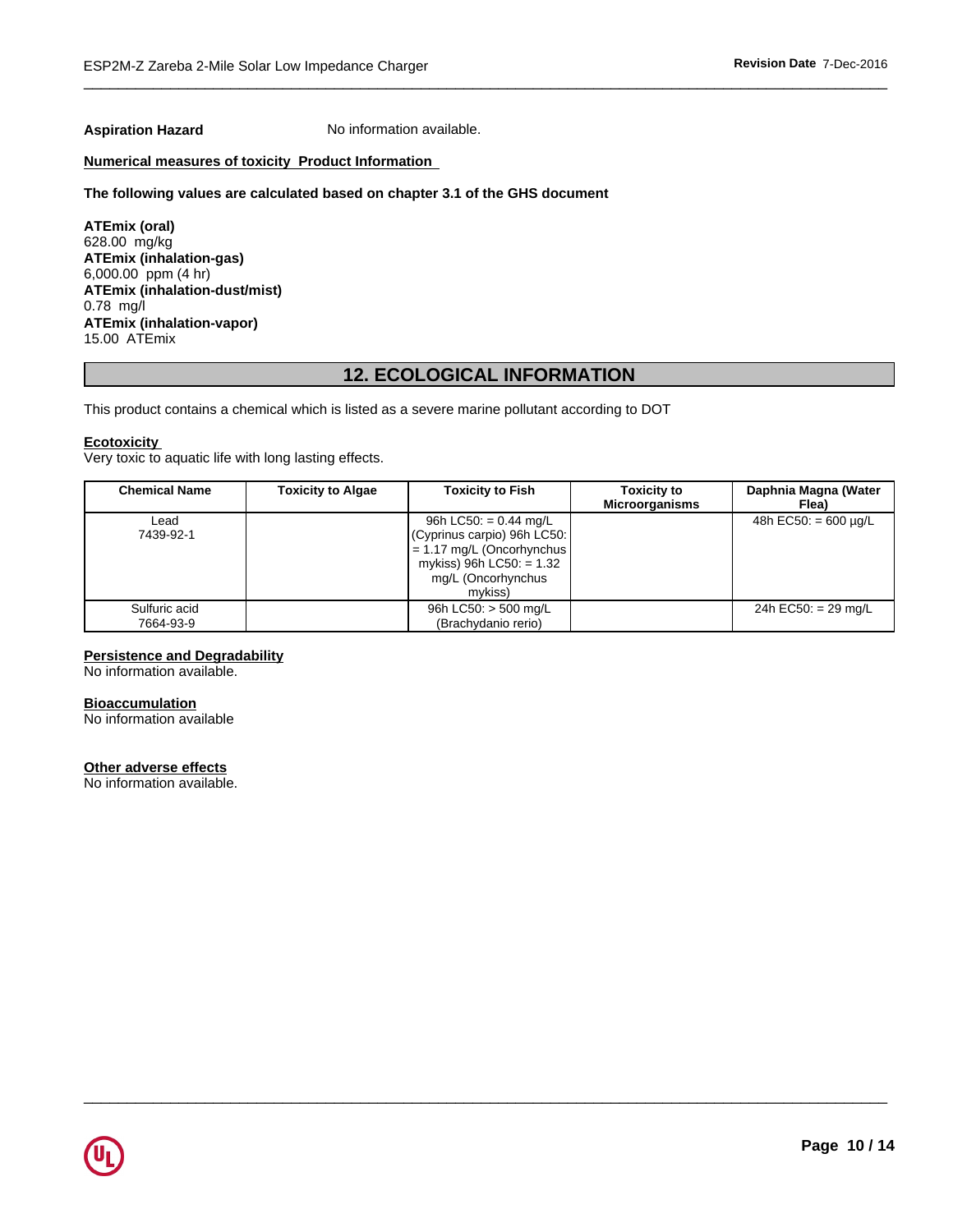# **13. DISPOSAL CONSIDERATIONS**

 $\overline{\phantom{a}}$  ,  $\overline{\phantom{a}}$  ,  $\overline{\phantom{a}}$  ,  $\overline{\phantom{a}}$  ,  $\overline{\phantom{a}}$  ,  $\overline{\phantom{a}}$  ,  $\overline{\phantom{a}}$  ,  $\overline{\phantom{a}}$  ,  $\overline{\phantom{a}}$  ,  $\overline{\phantom{a}}$  ,  $\overline{\phantom{a}}$  ,  $\overline{\phantom{a}}$  ,  $\overline{\phantom{a}}$  ,  $\overline{\phantom{a}}$  ,  $\overline{\phantom{a}}$  ,  $\overline{\phantom{a}}$ 

# **Waste treatment methods**

**Disposal methods** This material, as supplied, is a hazardous waste according to federal regulations (40 CFR 261).

**Contaminated Packaging <b>Dispose** of contents/containers in accordance with local regulations.

**US EPA Waste Number** D002 D008

| <b>Chemical Name</b> | <b>RCRA</b>                                    | <b>RCRA - Basis for Listing  </b>                                                                                                      | <b>RCRA - D Series Wastes</b> | <b>RCRA - U Series Wastes</b> |
|----------------------|------------------------------------------------|----------------------------------------------------------------------------------------------------------------------------------------|-------------------------------|-------------------------------|
| ∟ead<br>7439-92-1    | (hazardous constituent - no l<br>waste number) | Included in waste streams:<br>F035, F037, F038, F039,<br>K002, K003, K005, K046,<br>K048, K049, K051, K052,<br>K061, K062, K064, K065, | $= 5.0$ mg/L regulatory level |                               |
|                      |                                                | K066, K069, K086, K100,<br>K <sub>176</sub>                                                                                            |                               |                               |

# **California Hazardous Waste Codes** 792

This product contains one or more substances that are listed with the State of California as a hazardous waste.

| <b>Chemical Name</b> | California Hazardous Waste |
|----------------------|----------------------------|
| Lead                 | Toxic                      |
| 7439-92-1            |                            |
| Sulfuric acid        | Toxic                      |
| 7664-93-9            | Corrosive                  |

# **14. TRANSPORT INFORMATION**

| <b>DOT</b><br><b>Proper Shipping Name</b><br><b>Hazard Class</b><br><b>Marine Pollutant</b> | <b>NOT REGULATED</b><br>NON REGULATED<br>N/A<br>This product contains a chemical which is listed as a severe marine pollutant according to<br><b>DOT</b> |
|---------------------------------------------------------------------------------------------|----------------------------------------------------------------------------------------------------------------------------------------------------------|
| <b>TDG</b><br><b>Marine Pollutant</b>                                                       | Not regulated<br>This product contains a chemical which is listed as a marine pollutant according to TDG.                                                |
| <b>MEX</b>                                                                                  | Not regulated                                                                                                                                            |
| <u>ICAO</u>                                                                                 | Not regulated                                                                                                                                            |
| <b>IATA</b><br><b>Proper Shipping Name</b><br><b>Hazard Class</b>                           | Not regulated<br>NON REGULATED<br>N/A                                                                                                                    |
| <b>IMDG/IMO</b><br><b>Hazard Class</b><br><b>Marine Pollutant</b>                           | Not regulated<br>N/A<br>This product contains a chemical which is listed as a marine pollutant according to<br>IMDG/IMO                                  |
| <b>RID</b>                                                                                  | Not regulated                                                                                                                                            |
| <b>ADR</b>                                                                                  | Not regulated                                                                                                                                            |
|                                                                                             |                                                                                                                                                          |

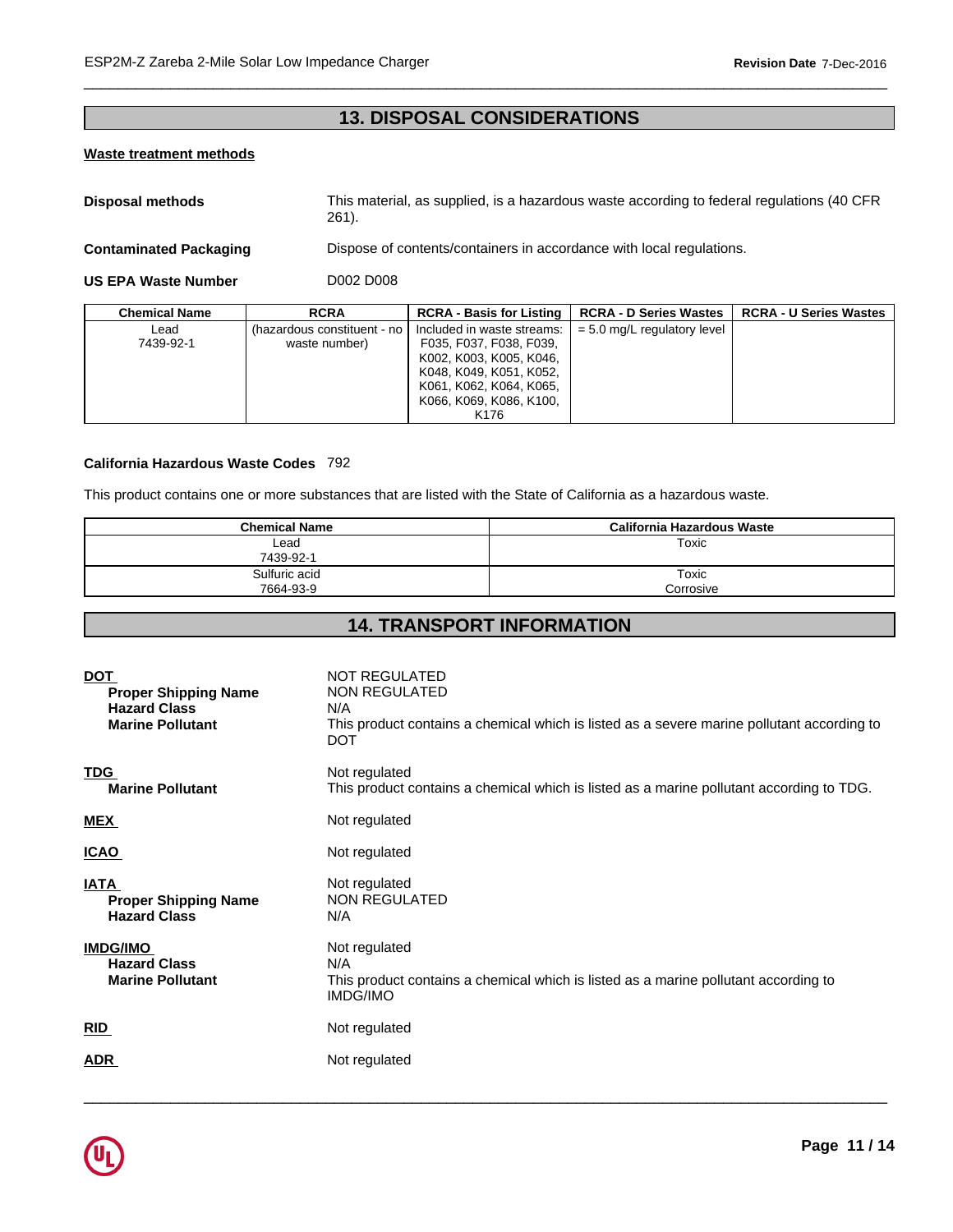|--|

**Not regulated** 

# **15. REGULATORY INFORMATION**

# **International Inventories**

TSCA Complies DSL DSL All components are listed either on the DSL or NDSL.

**TSCA** - United States Toxic Substances Control Act Section 8(b) Inventory

**DSL/NDSL** - Canadian Domestic Substances List/Non-Domestic Substances List

# **US Federal Regulations**

# **SARA 313**

Section 313 of Title III of the Superfund Amendments and Reauthorization Act of 1986 (SARA). This product contains a chemical or chemicals which are subject to the reporting requirements of the Act and Title 40 of the Code of Federal Regulations, Part 372

| <b>Chemical Name</b>                  | <b>CAS No</b> | Weight-%   | SARA 313 - Threshold<br>Values % |
|---------------------------------------|---------------|------------|----------------------------------|
| Lead - 7439-92-1                      | 7439-92-1     | $60 - 100$ | 0.1                              |
| Sulfuric acid - 7664-93-9             | 7664-93-9     | $10 - 30$  | 1.0                              |
| <b>SARA 311/312 Hazard Categories</b> |               |            |                                  |
| <b>Acute Health Hazard</b>            | <b>No</b>     |            |                                  |
| <b>Chronic Health Hazard</b>          | No            |            |                                  |
| <b>Fire Hazard</b>                    | <b>No</b>     |            |                                  |
| Sudden release of pressure hazard     | No            |            |                                  |
| <b>Reactive Hazard</b>                | No            |            |                                  |

# **CWA (Clean Water Act)**

This product contains the following substances which are regulated pollutants pursuant to the Clean Water Act (40 CFR 122.21 and 40 CFR 122.42)

| <b>Chemical Name</b>       | <b>CWA - Reportable</b><br>Quantities | <b>CWA - Toxic Pollutants</b> | <b>CWA - Priority Pollutants</b> | <b>CWA - Hazardous</b><br><b>Substances</b> |
|----------------------------|---------------------------------------|-------------------------------|----------------------------------|---------------------------------------------|
| Lead<br>7439-92-1          |                                       |                               |                                  |                                             |
| Sulfuric acid<br>7664-93-9 | 1000 lb                               |                               |                                  | $\lambda$                                   |

# **CERCLA**

This material, as supplied, contains one or more substances regulated as a hazardous substance under the Comprehensive Environmental Response Compensation and Liability Act (CERCLA) (40 CFR 302)

| <b>Chemical Name</b>       | <b>Hazardous Substances RQs</b> | <b>Extremely Hazardous Substances</b><br><b>RQs</b> | <b>RQ</b>                                 |
|----------------------------|---------------------------------|-----------------------------------------------------|-------------------------------------------|
| ∟ead<br>7439-92-1          | 10 <sub>lb</sub>                |                                                     | RQ 10 lb final RQ<br>RQ 4.54 kg final RQ  |
| Sulfuric acid<br>7664-93-9 | 1000 lb                         | 1000 lb                                             | RQ 1000 lb final RQ<br>RQ 454 kg final RQ |

# **US State Regulations**

# **California Proposition 65**

This product contains the following Proposition 65 chemicals.

| <b>Chemical Name</b>      | <b>California Proposition 65</b> |  |  |
|---------------------------|----------------------------------|--|--|
| Lead - 7439-92-1          | Carcinogen                       |  |  |
|                           | Developmental                    |  |  |
|                           | Female Reproductive              |  |  |
|                           | Male Reproductive                |  |  |
| Sulfuric acid - 7664-93-9 | Carcinogen                       |  |  |

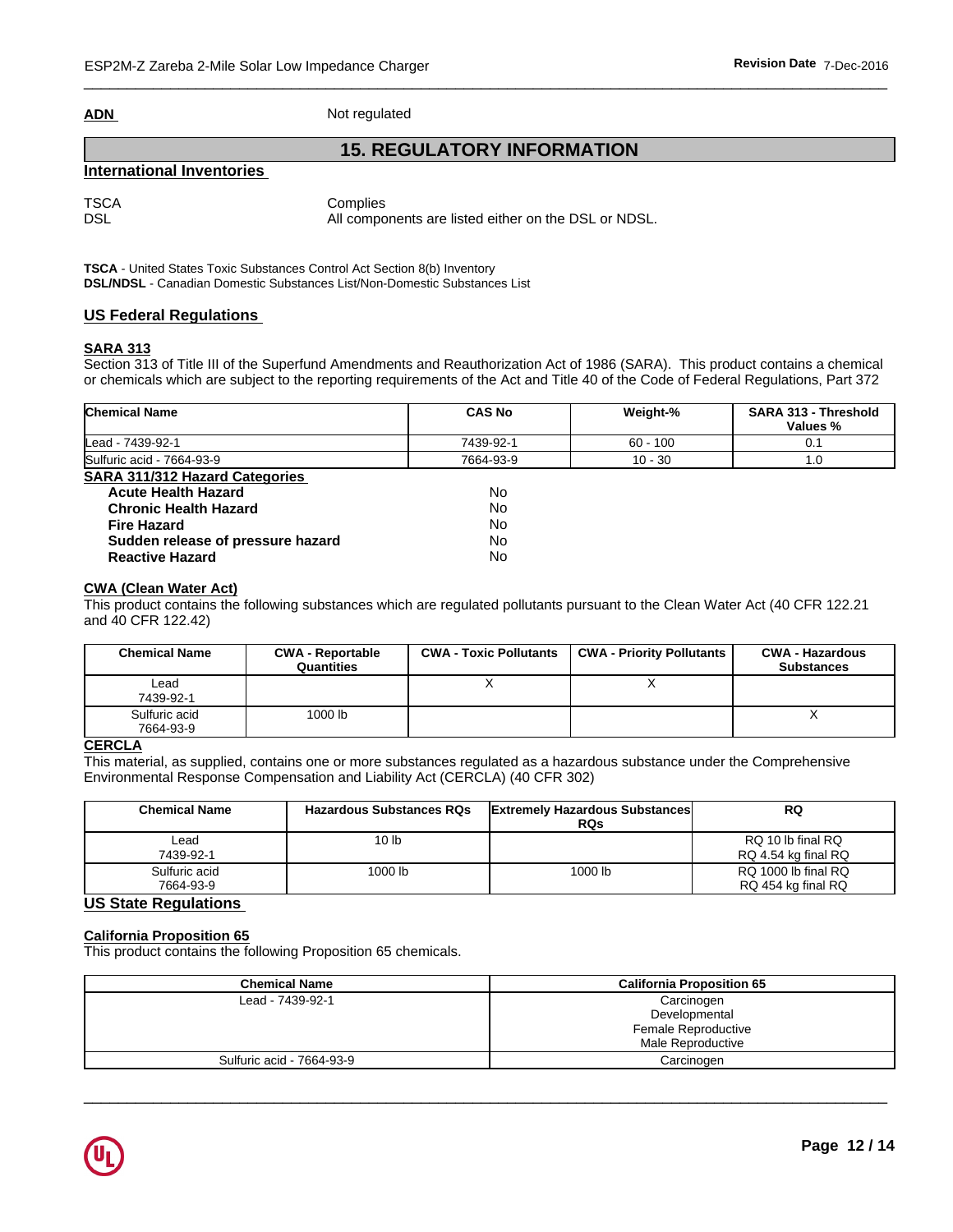This chemical item meets the definition of an Article under the Hazards Communication Standard, therefore exempt from the . classification criteria and hazard information required for safety data sheets (SDS), and for workplace labels of non-pesticide requirement of displaying the pictograms represented under Section 2 Hazards Identification. These requirements differ from the chemicals

 $\overline{\phantom{a}}$  ,  $\overline{\phantom{a}}$  ,  $\overline{\phantom{a}}$  ,  $\overline{\phantom{a}}$  ,  $\overline{\phantom{a}}$  ,  $\overline{\phantom{a}}$  ,  $\overline{\phantom{a}}$  ,  $\overline{\phantom{a}}$  ,  $\overline{\phantom{a}}$  ,  $\overline{\phantom{a}}$  ,  $\overline{\phantom{a}}$  ,  $\overline{\phantom{a}}$  ,  $\overline{\phantom{a}}$  ,  $\overline{\phantom{a}}$  ,  $\overline{\phantom{a}}$  ,  $\overline{\phantom{a}}$ 

| <b>16. OTHER INFORMATION</b>                |                                                      |                                                                             |                          |                                                  |  |  |  |
|---------------------------------------------|------------------------------------------------------|-----------------------------------------------------------------------------|--------------------------|--------------------------------------------------|--|--|--|
| <b>NFPA</b>                                 | <b>Health Hazards 0</b>                              | <b>Flammability 0</b>                                                       | Instability 0            | <b>Physical and</b><br><b>Chemical Hazards -</b> |  |  |  |
| <b>HMIS</b>                                 | <b>Health Hazards 0</b>                              | Flammability 0                                                              | <b>Physical Hazard 0</b> | <b>Personal Protection</b><br>X.                 |  |  |  |
|                                             | Chronic Hazard Star Legend * = Chronic Health Hazard |                                                                             |                          |                                                  |  |  |  |
| <b>Prepared By</b>                          | 1-800-572-6501                                       | <b>Product Stewardship</b><br>23 British American Blvd.<br>Latham, NY 12110 |                          |                                                  |  |  |  |
| <b>Issuing Date</b><br><b>Revision Date</b> | 15-Feb-2011<br>19-Sep-2014                           |                                                                             |                          |                                                  |  |  |  |
| <b>Revision Note</b>                        |                                                      | No information available                                                    |                          |                                                  |  |  |  |

# **Disclaimer**

The information provided in this Safety Data Sheet is correct to the best of our knowledge, information and belief at the date of its publication. The information given is designed only as a guidance for safe handling, use, processing, storage, transportation, disposal and release and is not to be considered a warranty or quality specification. The information relates only to the specific material designated and may not be valid for such material used in combination with any other materials or in any process, unless specified in the text